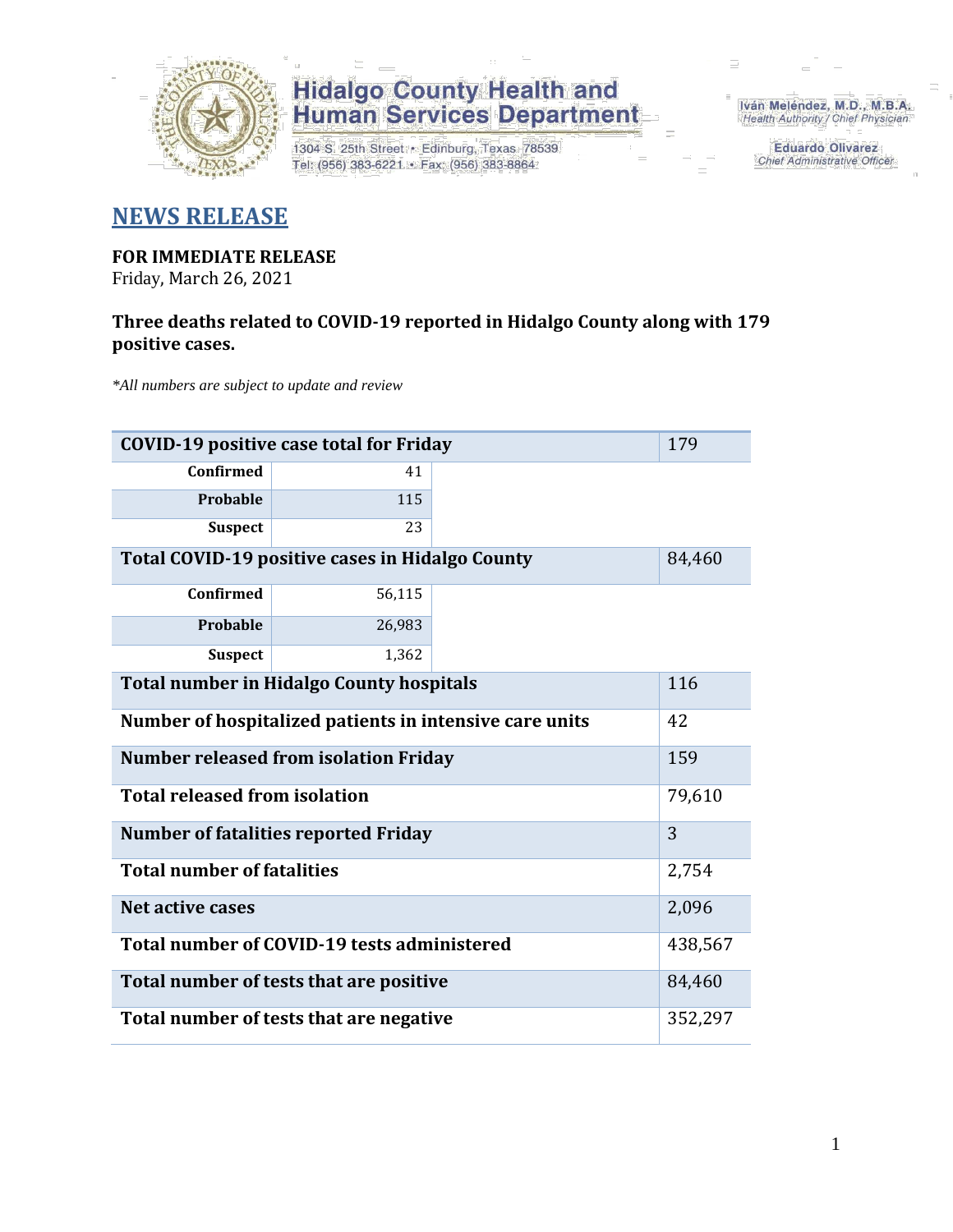

1304 S. 25th Street · Edinburg, Texas 78539 Tel: (956) 383-6221 · Fax: (956) 383-8864

Iván Meléndez, M.D., M.B.A. Health Authority / Chief Physician

> **Eduardo Olivarez Chief Administrative Officer**

*Hidalgo County uses the case status definition provided by the Texas Department of State Health Service's 2020 Epi Case Criteria Guide revised November 2020.*

- *1. Confirmed: A person who has tested positive through a molecular or PCR (oral or nasal swabs) test that looks for the presence of the virus's genetic material.*
- *2. Probable: A person who meets presumptive laboratory evidence through detection of COVID-19 by antigen test in a respiratory specimen.*
- *3. Suspect: A person who meets supported laboratory evidence through detection of specific antibodies in serum, plasma, whole body, and no prior history of being confirmed or probable case.*

*For more information of case status definition for COVID-19, please refer to:*

[https://www.dshs.state.tx.us/IDCU/investigation/epi-case-criteria-guide/2020-Epi-Case-Criteria-](https://www.dshs.state.tx.us/IDCU/investigation/epi-case-criteria-guide/2020-Epi-Case-Criteria-Guide.pdf)[Guide.pdf](https://www.dshs.state.tx.us/IDCU/investigation/epi-case-criteria-guide/2020-Epi-Case-Criteria-Guide.pdf)

The deaths include:

|   | <b>Age</b> | Gender | City           |
|---|------------|--------|----------------|
| 1 | 40s        | Female | <b>Mission</b> |
| 2 | $70+$      | Female | <b>Mission</b> |
| 3 | $70+$      | Male   | <b>Mission</b> |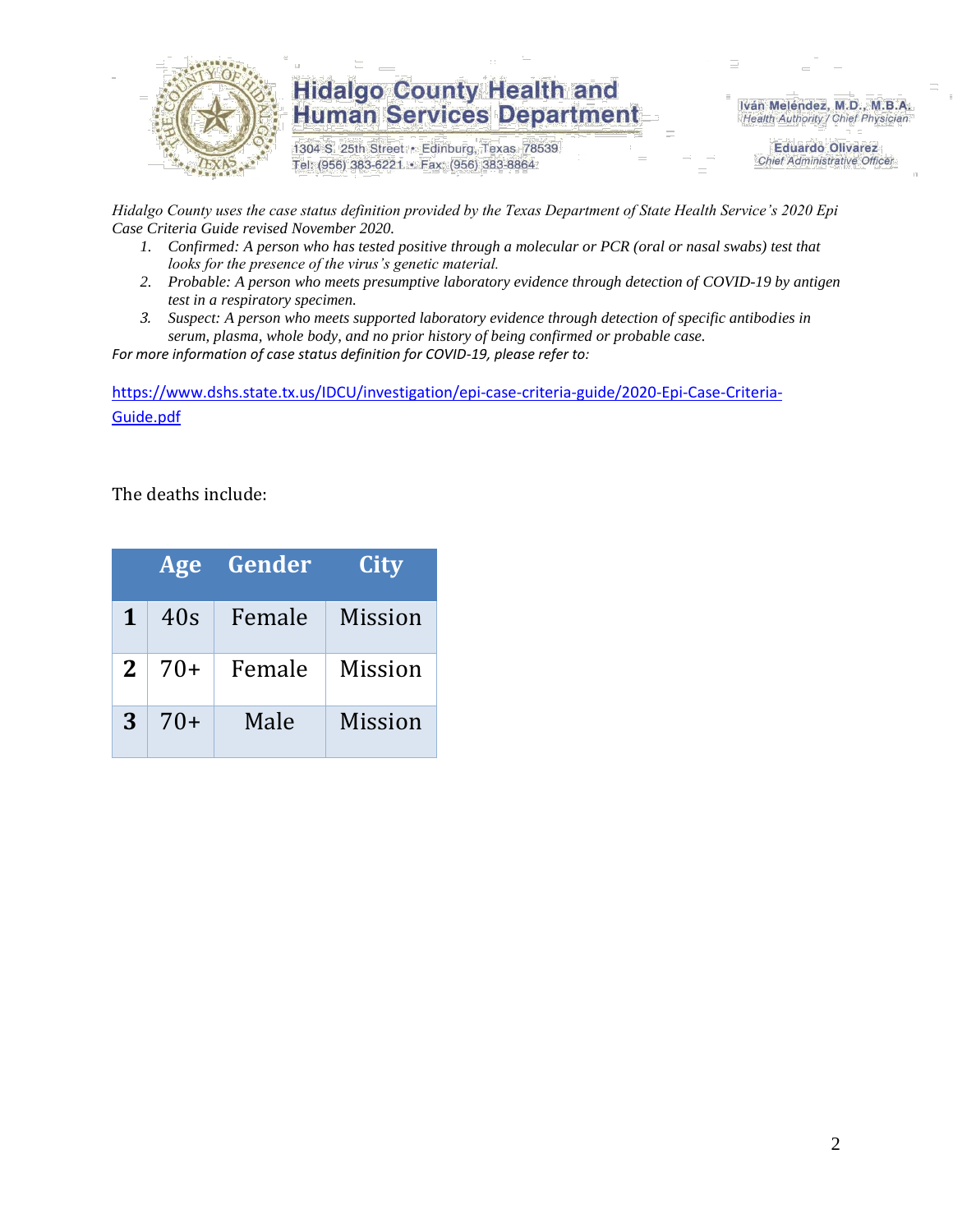

1304 S. 25th Street · Edinburg, Texas 78539 Tel: (956) 383-6221 · Fax: (956) 383-8864

Iván Meléndez, M.D., M.B.A.<br>Health Authority / Chief Physician

**Eduardo Olivarez** Chief Administrative Officer

### Friday, March 26, 2021 positive cases include:

|                  | <b>Age Range</b> | <b>Gender</b>             | City  |     | <b>Age Range</b> | Gender                    | <b>City</b> |
|------------------|------------------|---------------------------|-------|-----|------------------|---------------------------|-------------|
| $\mathbf{1}$     | $0 - 19$         | $\mathbf M$               | Alamo | 91  | 30s              | $\mathbf M$               | McAllen     |
| $\boldsymbol{2}$ | 30s              | F                         | Alamo | 92  | 30 <sub>s</sub>  | F                         | McAllen     |
| 3                | $0 - 19$         | $\mathbf M$               | Alton | 93  | 40s              | $\mathbf M$               | McAllen     |
| 4                | $0 - 19$         | M                         | Alton | 94  | 40s              | $\boldsymbol{\mathrm{F}}$ | McAllen     |
| 5                | $0 - 19$         | $\mathbf M$               | Alton | 95  | 40s              | ${\bf F}$                 | McAllen     |
| 6                | $0 - 19$         | F                         | Alton | 96  | 40s              | $\boldsymbol{\mathrm{F}}$ | McAllen     |
| 7                | $0 - 19$         | F                         | Alton | 97  | 40s              | $\mathbf M$               | McAllen     |
| 8                | $0 - 19$         | M                         | Alton | 98  | 40s              | M                         | McAllen     |
| 9                | $0 - 19$         | M                         | Alton | 99  | 40s              | $\mathbf M$               | McAllen     |
| 10               | $0 - 19$         | M                         | Alton | 100 | 40s              | $\boldsymbol{\mathrm{F}}$ | McAllen     |
| 11               | 20s              | F                         | Alton | 101 | 50s              | M                         | McAllen     |
| 12               | 20s              | F                         | Alton | 102 | 50s              | F                         | McAllen     |
| 13               | 20s              | M                         | Alton | 103 | 60s              | ${\bf F}$                 | McAllen     |
| 14               | 20s              | F                         | Alton | 104 | 60s              | F                         | McAllen     |
| 15               | 20s              | $\mathbf M$               | Alton | 105 | 60s              | ${\bf F}$                 | McAllen     |
| 16               | 30s              | M                         | Alton | 106 | 60s              | F                         | McAllen     |
| 17               | 40s              | F                         | Alton | 107 | 60s              | ${\bf F}$                 | McAllen     |
| 18               | 40s              | ${\bf F}$                 | Alton | 108 | 60s              | $\boldsymbol{\mathrm{F}}$ | McAllen     |
| 19               | 40s              | ${\bf F}$                 | Alton | 109 | $70+$            | ${\bf F}$                 | McAllen     |
| 20               | 60s              | M                         | Alton | 110 | $0 - 19$         | M                         | Mercedes    |
| 21               | 60s              | ${\bf F}$                 | Alton | 111 | 20s              | ${\bf F}$                 | Mercedes    |
| 22               | 60s              | M                         | Alton | 112 | 30 <sub>s</sub>  | F                         | Mercedes    |
| 23               | 20s              | F                         | Donna | 113 | 50s              | $\boldsymbol{\mathrm{F}}$ | Mercedes    |
| 24               | 40s              | F                         | Donna | 114 | 60s              | F                         | Mercedes    |
| 25               | 40s              | M                         | Donna | 115 | $0 - 19$         | ${\bf F}$                 | Mission     |
| 26               | 50s              | F                         | Donna | 116 | $0 - 19$         | F                         | Mission     |
| 27               | 50s              | M                         | Donna | 117 | $0 - 19$         | M                         | Mission     |
| 28               | 50s              | M                         | Donna | 118 | $0 - 19$         | F                         | Mission     |
| 29               | 50s              | M                         | Donna | 119 | $0 - 19$         | $\mathbf M$               | Mission     |
| 30               | 50s              | F                         | Donna | 120 | $0 - 19$         | M                         | Mission     |
| 31               | 60s              | $\boldsymbol{\mathrm{F}}$ | Donna | 121 | $0 - 19$         | M                         | Mission     |
| 32               | 60s              | F                         | Donna | 122 | $0 - 19$         | F                         | Mission     |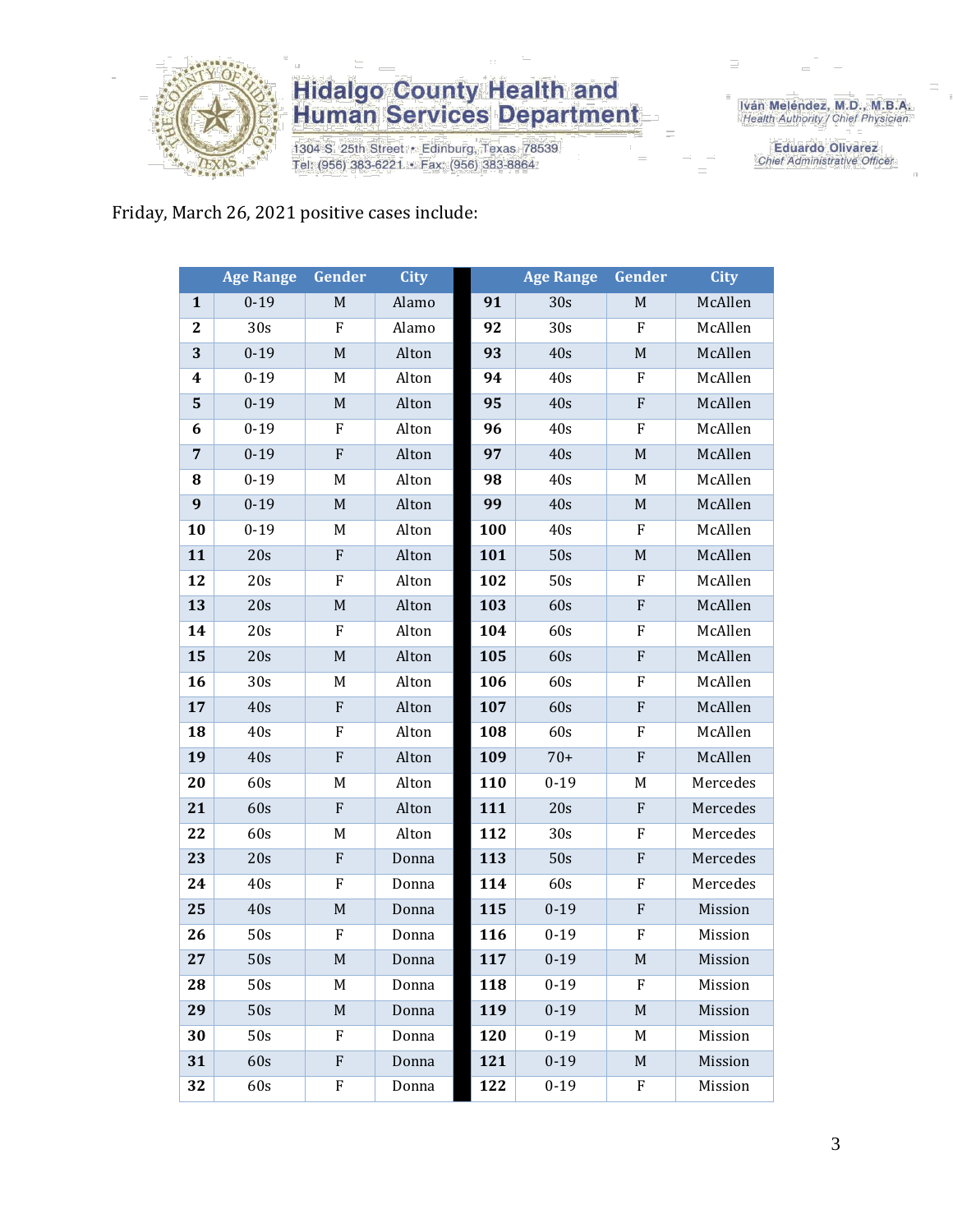

1304 S. 25th Street • Edinburg, Texas 78539<br>Tel: (956) 383-6221 • Fax: (956) 383-8864

Iván Meléndez, M.D., M.B.A.<br>Health Authority / Chief Physician

Eduardo Olivarez Chief Administrative Officer

| 33 | 60s             | F                         | Donna    | 123 | $0 - 19$ | M                         | Mission |
|----|-----------------|---------------------------|----------|-----|----------|---------------------------|---------|
| 34 | $70+$           | F                         | Donna    | 124 | $0 - 19$ | F                         | Mission |
| 35 | $0 - 19$        | ${\bf F}$                 | Edinburg | 125 | $0 - 19$ | ${\bf F}$                 | Mission |
| 36 | $0 - 19$        | $\rm F$                   | Edinburg | 126 | $0 - 19$ | M                         | Mission |
| 37 | $0 - 19$        | $\mathbf M$               | Edinburg | 127 | $0 - 19$ | ${\bf F}$                 | Mission |
| 38 | $0 - 19$        | M                         | Edinburg | 128 | $0 - 19$ | F                         | Mission |
| 39 | $0 - 19$        | ${\bf F}$                 | Edinburg | 129 | $0 - 19$ | ${\bf F}$                 | Mission |
| 40 | $0 - 19$        | $\rm F$                   | Edinburg | 130 | $0 - 19$ | M                         | Mission |
| 41 | $0 - 19$        | $\boldsymbol{\mathrm{F}}$ | Edinburg | 131 | $0 - 19$ | M                         | Mission |
| 42 | $0 - 19$        | $\rm F$                   | Edinburg | 132 | $0 - 19$ | M                         | Mission |
| 43 | $0 - 19$        | ${\bf F}$                 | Edinburg | 133 | $0 - 19$ | ${\bf F}$                 | Mission |
| 44 | $0 - 19$        | $\rm F$                   | Edinburg | 134 | 20s      | F                         | Mission |
| 45 | $0 - 19$        | $\mathbf M$               | Edinburg | 135 | 20s      | $\mathbf M$               | Mission |
| 46 | $0 - 19$        | ${\bf F}$                 | Edinburg | 136 | 20s      | M                         | Mission |
| 47 | $0 - 19$        | $\mathbf M$               | Edinburg | 137 | 20s      | $\boldsymbol{\mathrm{F}}$ | Mission |
| 48 | $0 - 19$        | M                         | Edinburg | 138 | 30s      | F                         | Mission |
| 49 | $0 - 19$        | $\mathbf M$               | Edinburg | 139 | 30s      | $\mathbf M$               | Mission |
| 50 | $0 - 19$        | $\rm F$                   | Edinburg | 140 | 30s      | F                         | Mission |
| 51 | $0 - 19$        | ${\bf F}$                 | Edinburg | 141 | 40s      | $\mathbf M$               | Mission |
| 52 | $0 - 19$        | $\rm F$                   | Edinburg | 142 | 40s      | $\boldsymbol{\mathrm{F}}$ | Mission |
| 53 | $0 - 19$        | $\mathbf M$               | Edinburg | 143 | 40s      | ${\bf F}$                 | Mission |
| 54 | 20s             | $\rm F$                   | Edinburg | 144 | 40s      | F                         | Mission |
| 55 | 20s             | $\mathbf M$               | Edinburg | 145 | 40s      | ${\bf F}$                 | Mission |
| 56 | 20s             | M                         | Edinburg | 146 | 50s      | M                         | Mission |
| 57 | 20s             | $\mathbf M$               | Edinburg | 147 | 50s      | $\mathbf M$               | Mission |
| 58 | 30 <sub>s</sub> | M                         | Edinburg | 148 | 50s      | M                         | Mission |
| 59 | 30s             | $\boldsymbol{\mathrm{F}}$ | Edinburg | 149 | $70+$    | $\boldsymbol{\mathrm{F}}$ | Mission |
| 60 | 40s             | F                         | Edinburg | 150 | $70+$    | F                         | Mission |
| 61 | 40s             | M                         | Edinburg | 151 | $70+$    | M                         | Mission |
| 62 | 50s             | F                         | Edinburg | 152 | $0 - 19$ | M                         | Pharr   |
| 63 | 50s             | ${\bf F}$                 | Edinburg | 153 | 30s      | $\mathbf M$               | Pharr   |
| 64 | $70+$           | $\rm F$                   | Edinburg | 154 | 30s      | M                         | Pharr   |
| 65 | $70+$           | $\mathbf M$               | Edinburg | 155 | 40s      | M                         | Pharr   |
| 66 | $70+$           | M                         | Edinburg | 156 | 40s      | M                         | Pharr   |
| 67 | 30s             | ${\bf F}$                 | Hidalgo  | 157 | 40s      | ${\bf F}$                 | Pharr   |
| 68 | $0 - 19$        | M                         | McAllen  | 158 | 50s      | F                         | Pharr   |